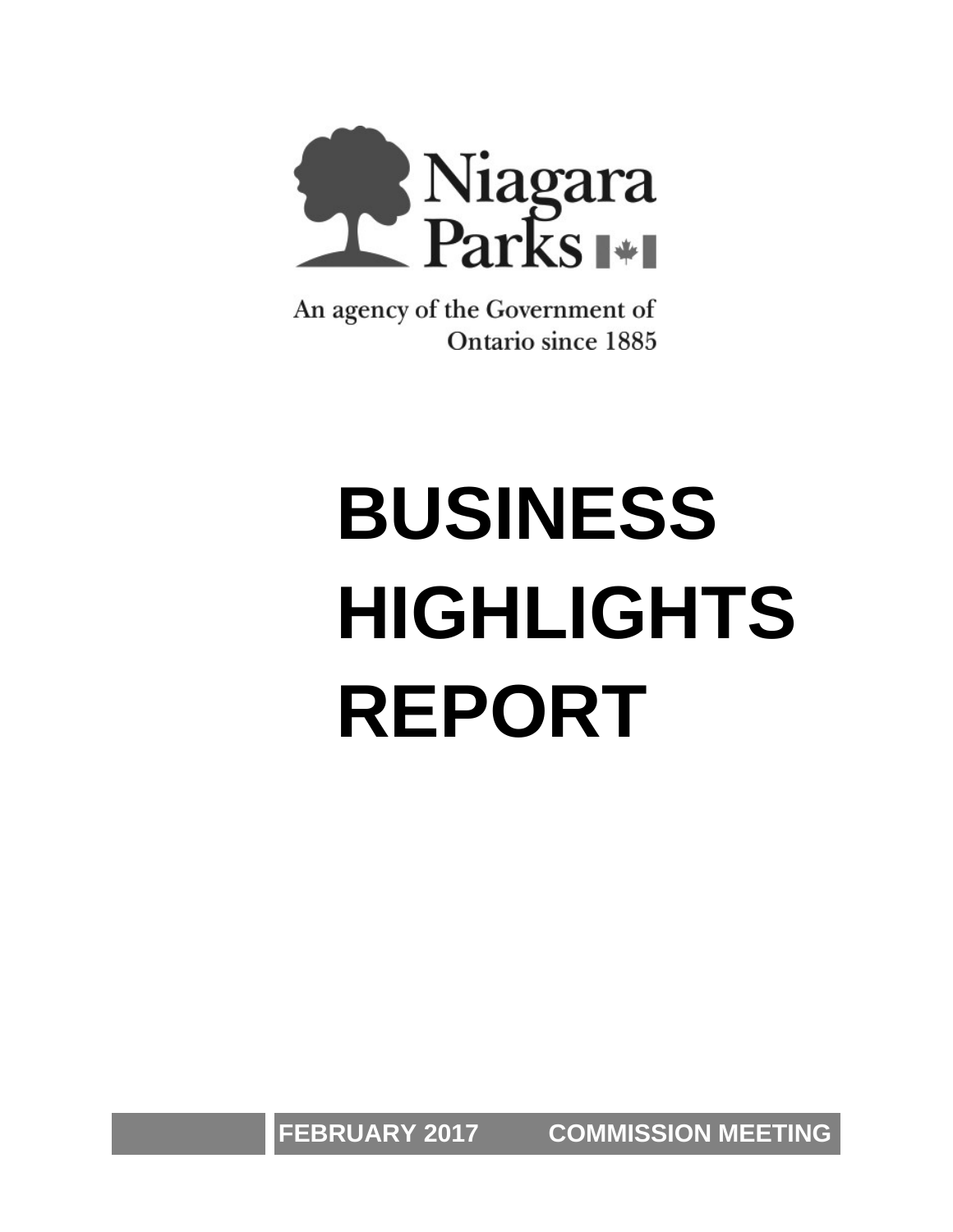## **Research & Development**

- Members of the Heritage team will be assisting with the archives at Oak Hall as they move to a temporary home at Old Fort Erie.
- Culinary Services Managers and Chefs completed menu engineering in January to analyze menus from 2016 for popularity and profitability in preparation for 2017 menus.
- The new 70-foot reach bucket truck replaced our 19-year-old truck and provides an additional 15 feet of reach. The existing bucket will be retained for shared use park wide and as a back-up unit when the new one is in for service.
- The 10-year-old Bandit chipper has reached its replacement life cycle. The current unit has several critical systems which are at a point of soon needing major reconstruction. The new Morbark chipper can process up to a 21-inch diameter log. This is an additional 3 inches of chipping capacity which will help to build on our plan of processing as many trees as we can on site as opposed to hauling unprocessed logs away. This in turn reduces the need to cut material into smaller pieces, handle brush by hand and reduces the time it takes to rake and clean up processing areas.
- Emerald Ash tree removals and clean up are continuing at Legends on the Niagara and Whirlpool.

## **Human Resources**

- Chefs commenced creative menu training to support local food and current trends to support the FeastON certification of full serve restaurants in January.
- Culinary Services Managers are working on the spring orientation and training sessions with content to prepare for April.
- Agronomy staff recently attended the Ontario Golf Course Superintendents Association conference at the Scotiabank Convention Center. The educational sessions provided training on industry best practices and specialized workshops for optimal turf, playing conditions and environmental initiatives.
- Parks staff attended the Landscape Ontario Trade Show and received Propane Handling training.
- Human Resources staff attended department meetings to provide human resources support of business partners for organizational design, succession, performance management, investigations, and employee engagement.
- Human Resources staff assisted the Parks Department in restructuring of department resources to strengthen the operation and gain efficiencies.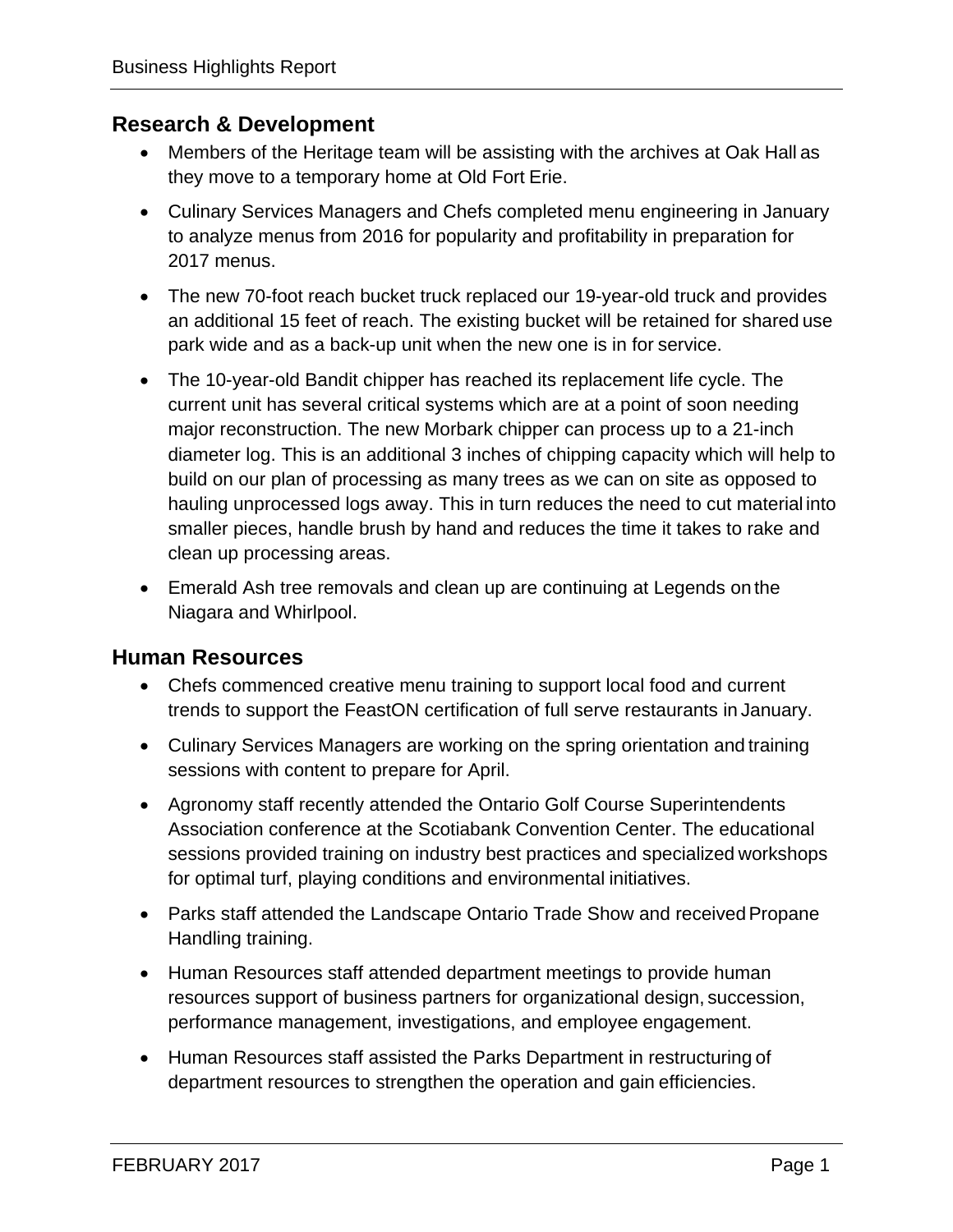- Full-time staff appraisal process for 2016 is underway.
- A Quarterly meeting was held with OPSEU Park Employees.
- A number of union meetings were also held with OPSEU to discuss a variety of labour issues.
- Preparation work was completed for the procurement of the Employee Assistance Program.
- Preparation work is underway for the procurement of First Aid/CPR/AED services.
- Staff met with the Employee Assistance Program Account Manager to identify 2017 needs and to discuss programs and services that are available to employees.
- A number of job descriptions and Job Information Questionnaires were updated and reviewed in anticipation of pending recruitment needs.
- Employee Survey Meetings were completed with all departments and the development of action plans is underway.
- Staff attended a number of meetings as part of the Safety Group Advantage Program (SGAP).
- Human Resources staff participated in external training related to workplace violence and conducting associated investigations.
- Staff met with Revenue departments to discuss the 2017 recruitment model.
- A meeting was held with the OPSEU Pension Trust for information sharing and to identify 2017 needs.
- Staff undertook a review of a number of proposed changes to provincial and federal legislation relating to employment.

## **Partnerships**

- The Laura Secord Homestead was selected by the National Ballet of Canada as one of their '150 Pointes'. A pointe shoe arrived at the Homestead as a partof the Ballet's contribution to Canada 150.
- As a Member of the National Association of Landscape Professionals, the School of Horticulture Assistant Superintendent was invited to represent the NPC School of Horticulture and participate as a Panel Member of the Reaccreditation for SUNY Cobelskill (Cobelskill, NY). The School of Horticulture is the only college in Canada to have its diploma recognized as an accredited four-year Bachelor Degree by members of the National Association of Landscape Professionals.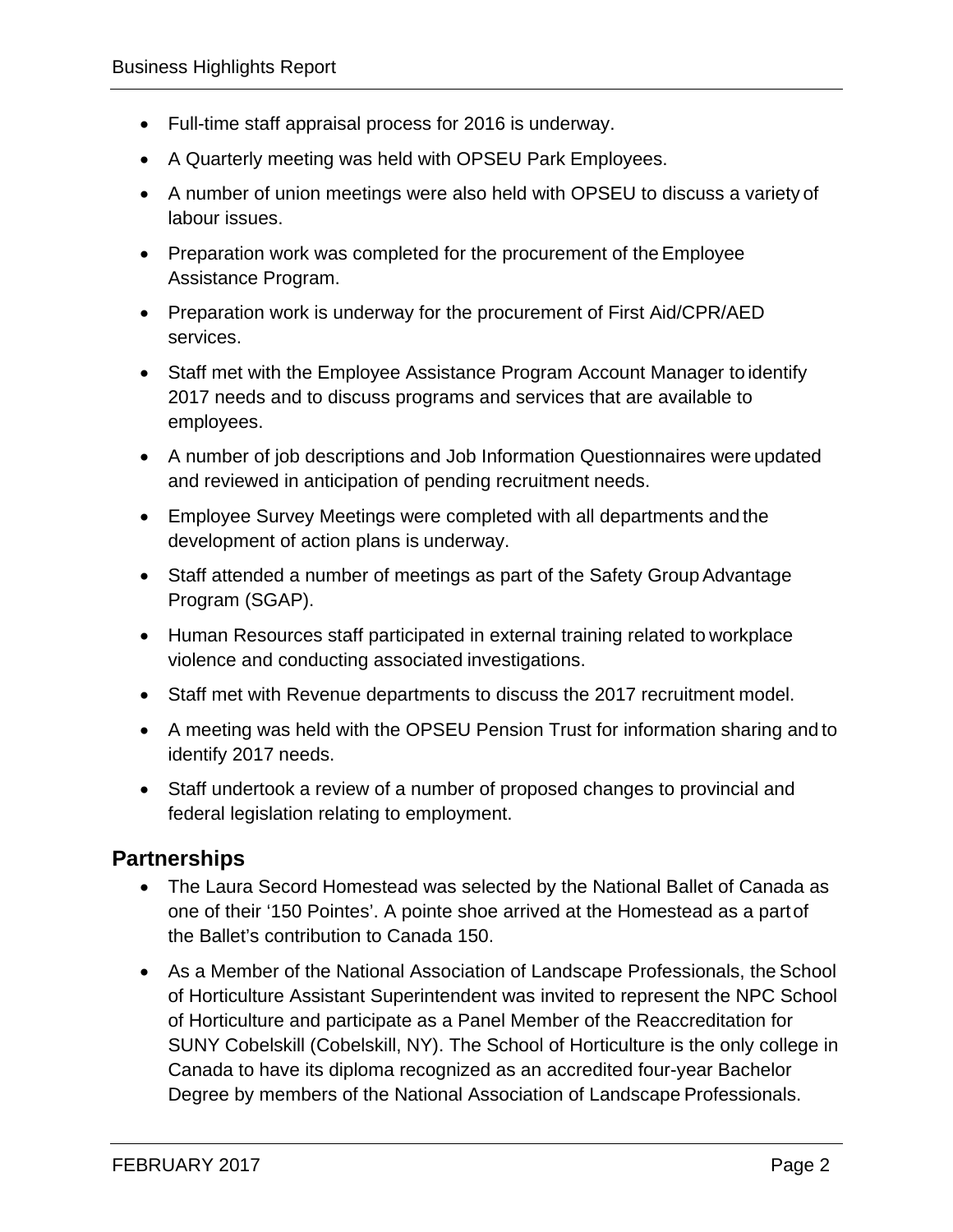The designation is significant because it increases the awareness and prestige of the School in comparison to other horticulture colleges and universities across North America.

- Several ash trees were milled for the carpentry shop to re-deck an NPC float trailer. The cost was minimal and has provided a durable hardwood deck which should last for years. This process proved successful and will be repeated in the future.
- Continued to implement the Niagara River Coastal Wetland Restoration Project in collaboration with the MNRF. Engineered drawings have been finalized and received. Procurement of a contractor for implementation is underway with work to be completed by March 15, 2017. Letters to adjacent landowners were distributed. NPC Staff met on-site with one landowner to discuss project.
- Sales Staff attended the following:
	- o January 14-18 American Bus Association, Cleveland, OH
	- o February 1-3 Canadian Society of Association Executives Tête-à-Tête Trade Show, Ottawa, ON

## **Facilities & Technology**

- Heritage staff are now working with Past Perfect for artifacts and artwork as well as the introduction of Skype tour previews for teachers.
- Capital improvements completed at Elements on the Falls restaurant, including new carpet, new kitchen floor and refresh of washrooms. These projects are for Health and Safety, improved image as well as increased seating capacity which will have a positive financial impact.
- Trail counter data continues to be collected from the Niagara Glen stairs. A total of 5,228 visitors used the trails between December 2016 and January 2017. Total visitation to the Niagara Glen in 2016 was 130,735 compared to 108,844 in 2015 an increase of 20%.
- The Butterfly Conservatory annual maintenance shutdown was completed on time. Further repair and renovation of upper pathway was completed addressing water drainage.
- Completed GIS mapping of all specimen trees in Central Parks. This included a record of tree name and condition of each tree.
- Completed tracking and data collected of all Parks small equipment inventory using IPads.
- Manager and staff training continues for the new Learning Management System.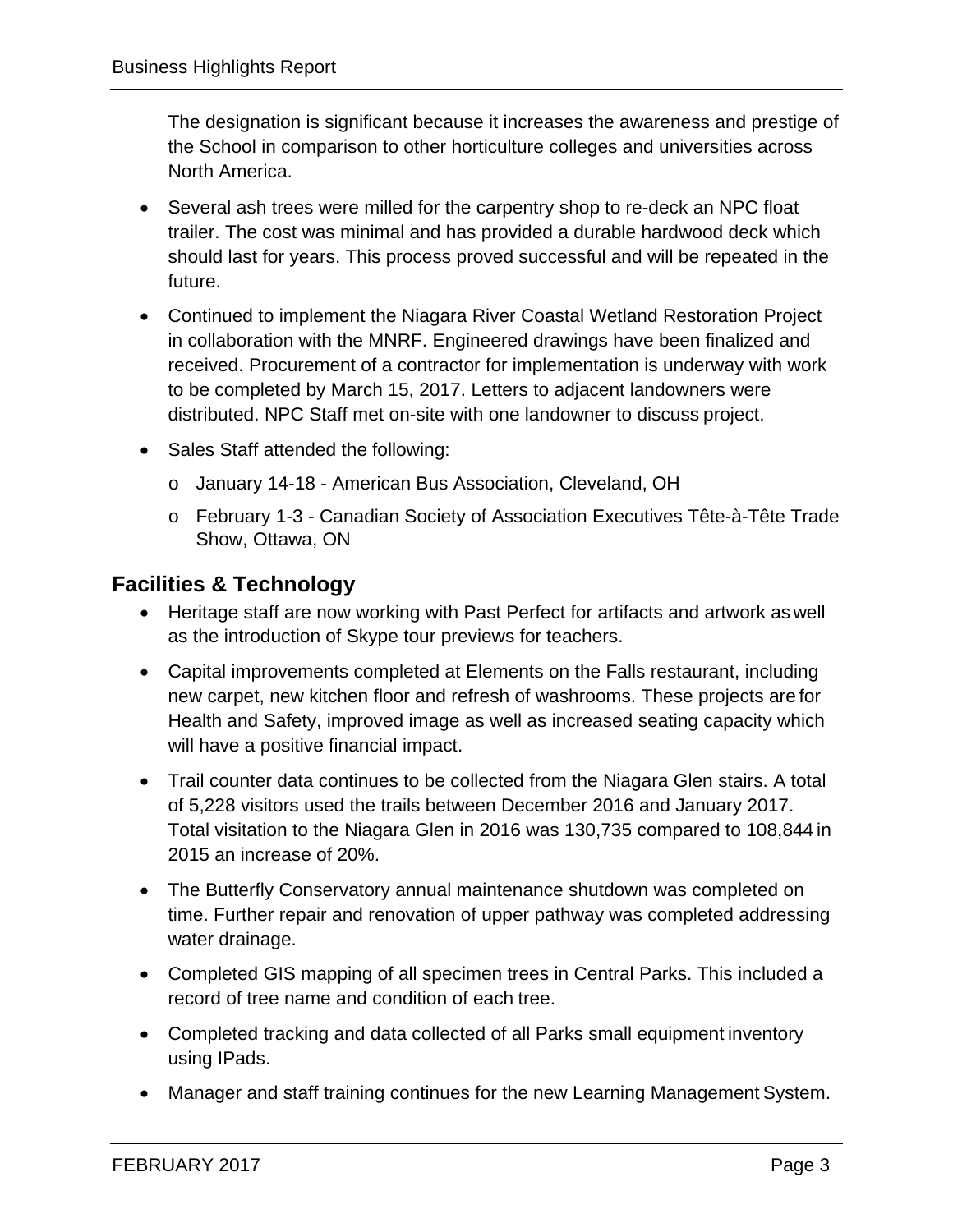• Accessible doors, with appropriate widths and automatic door openers, were installed at the main entrance of the Victoria Park Gift Shop and inPresentation Rooms A and B at the Butterfly Conservatory.





- Upgrades to Presentation Room B at the Butterfly Conservatory were completed mid-December. The new audio/video system enhances the visitor experience with the highly informative introductory video.
- Butterfly Conservatory Production House ridge vent screen replacements and rack and pinion system are completed. This initiative is the first phase of upgrades to mechanical systems for the Production Greenhouses. Upgrades are necessary due to normal wear over 20 years of operations.
- Butterfly Conservatory Exhibit Hall Phase 1 renovation has been completed. The purpose is to create a multi-functional space to enhance revenue generating opportunities as well as guest experience offerings with larger program exhibits.
- Work continued on the set up and implementation of the new Payroll/Time and Attendance/Human Resources system. Training sessions were held for Managers and Supervisors from January 9-24. A number of communications have been issued to staff to keep them informed about the product features and implementation time frames.
- In January, IT closed 269 Helpdesk service tickets. YTD 2016 a record 4,150 Helpdesk tickets were closed. IT service levels have remained consistent throughout 2016 and into 2017.
- The Helpdesk requests have increased 43% in January as new projects are launched in preparation for the upcoming season.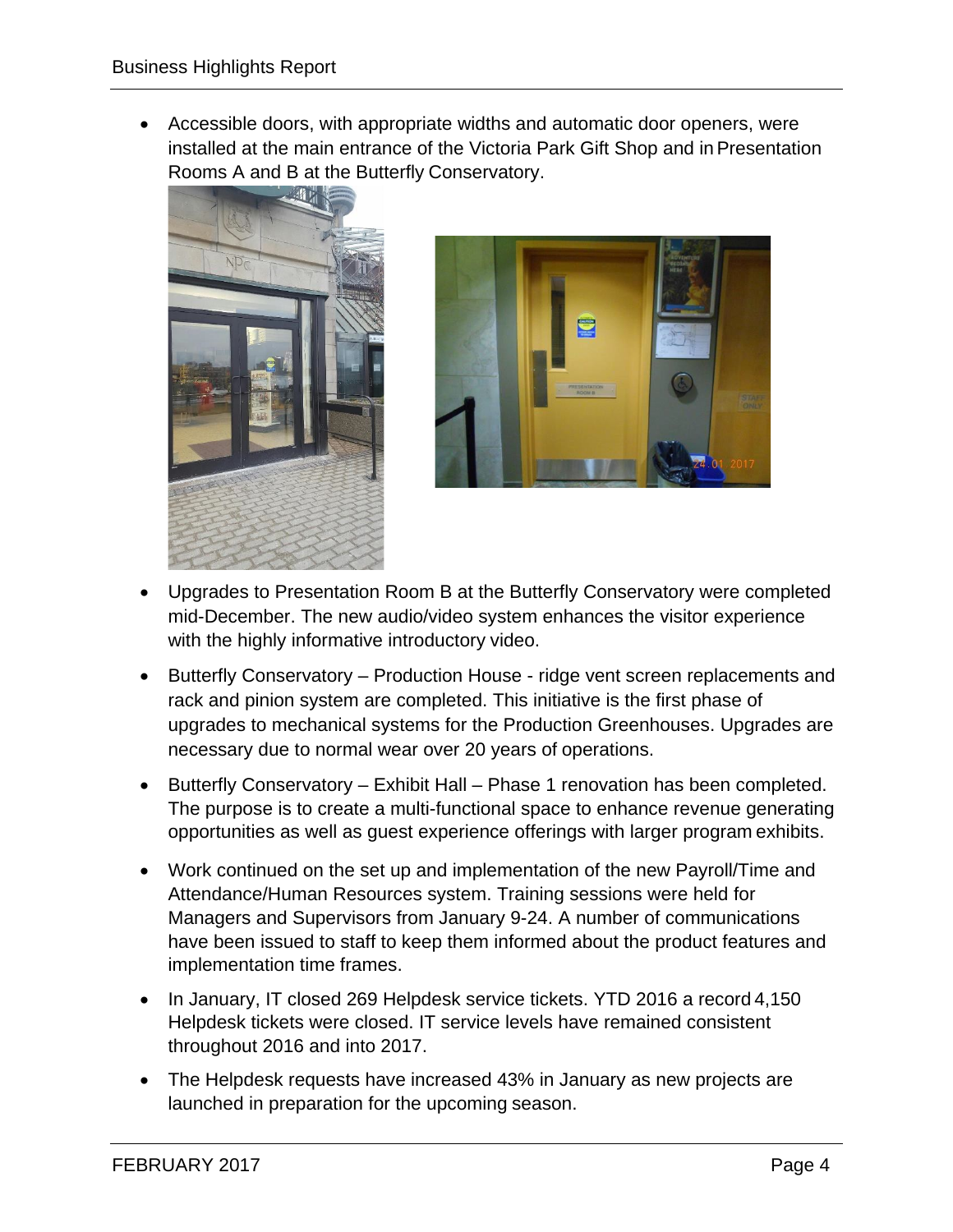- Records and Information Management staff completed initial interviews and records inventories with staff to prepare a function-based records retention schedule and destruction authority; this policy was approved and lays the groundwork to begin implementing the records management framework into the regular course of business.
- Work is underway to begin records destruction in those departments where records have been identified as eligible for destruction.
- Two Records Management workshops have been completed in 2017, with a view to delving deeper into the process mapping of each business function for the purposes of creating a classification schema reflective of the work done in each area.
- Work has begun on EDRMS (Electronic Document and Records Management System) specifications and functional requirements.
- Records and Information Management staff removed the archives from the basement of Oak Hall and re-located the material to Old Fort Erie. The material is being inventoried, including a basic preservation assessment.
- The ADP Time/Attendance and Payroll project implementation is well underway with new time clocks installed and configured at all sites and training for staff on ADP's Time and Attendance completed in January. Testing is scheduled to begin February 27 with a target implementation completion date of April 21.This new system will replace antiquated systems and paper processes, increasing time-keeping efficiency and providing better and more timely reporting for decision-making purposes. When the project is fully implemented, ADP will process NPC Payroll.
- To improve network performance and reliability, 'Cogeco for Business' will be implemented at Old Fort Erie in February. This network improvement will provide larger bandwidth for email, data, building alarms and CCTV surveillance.
- A fiber circuit now connects the Niagara Parks Police with the Niagara Regional Police. This was completed in January and has enabled the decommissioning of older circuits.
- The NPC point-to-point radios on the Queenston Tower were decommissioned in January and Parks staff will work with Niagara Regional Police to coordinate their removal from the Tower.
- The Rapidsview facility is now connected to the NPC fiber network. This provides improved network performance and reliability to each of the buildings at Rapidsview (WEGO, Licensing, Records Management). VoIP has been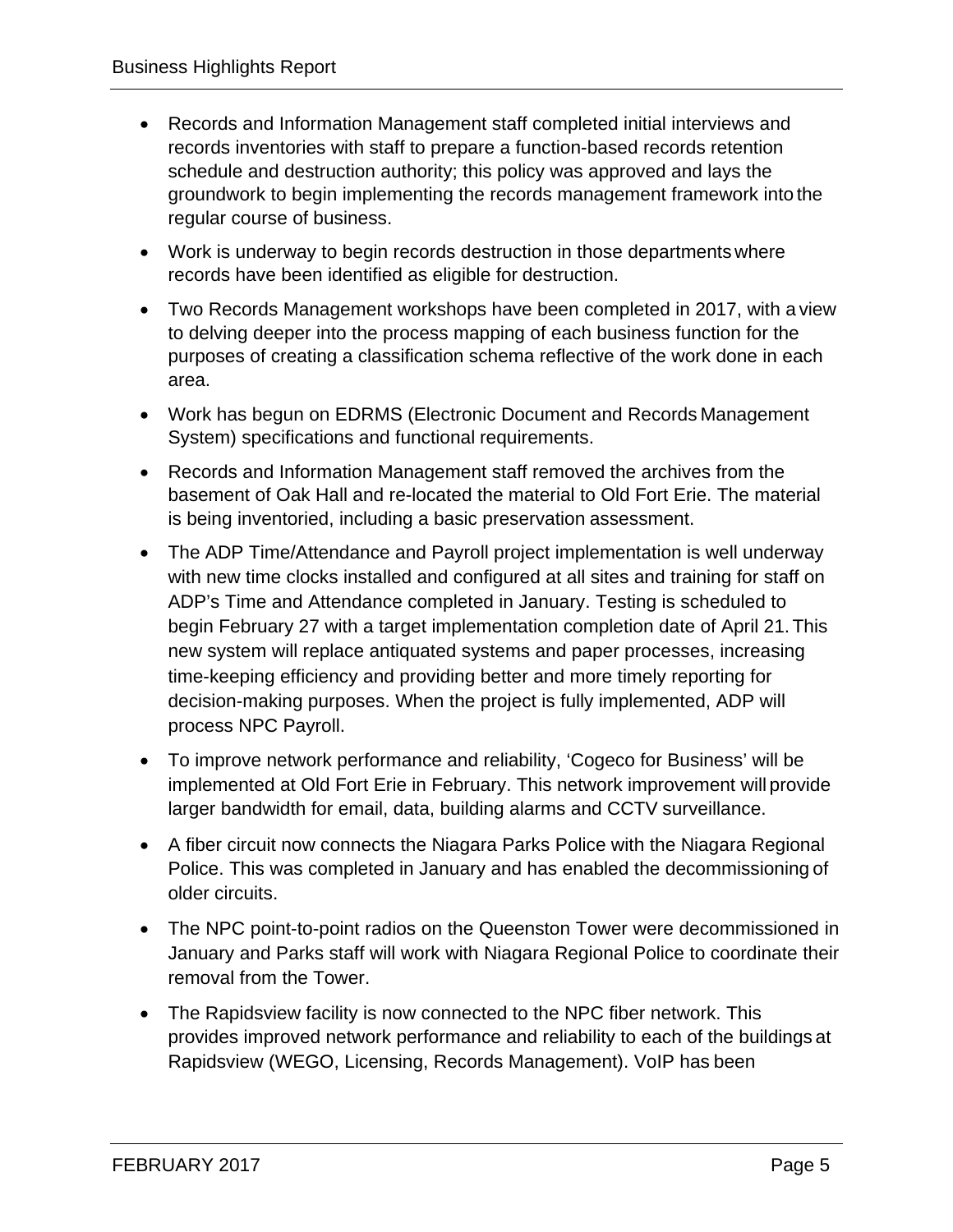implemented. connecting the sites to the rest of the NPC VoIP telephony network.

- A short fiber connection from Grand View Marketplace to Grand View Bus Management and Clifton Hill Welcome Centre was completed in January, eliminating point-to-point radios and business interruptions caused by Wi-Fi interference.
- The School of Horticulture and Butterfly Café have been connected with a short fiber run by repairing an existing conduit between the two sites. This will provide a more reliable network connection to the School of Horticulture and enable the decommissioning of an old set of point to point radios that are no longer supported.
- A fiber run was installed to connect the Old Yards to the NPC fiber network and provide internet access to the site.
- The Customer Relationship Management (CRM) solution, Microsoft Dynamics CRM, is being implemented to better manage customers and sales prospects through the sales order cycle.
- NCR's Aloha Pulse Mobile Application was implemented to provide real-time access to Culinary Services sales transactions. The application has been deployed at Elements as a 'proof of concept' pilot project and the feedback received was favourable.
- NPC's main file server was replaced in February to provide improved access and meet NPC's new server operating system standard of Windows 2012.
- The old School of Horticulture (SOH) phone system was damaged when wildlife gained access to a transformer. As a result, the SOH now has a new phone and voice mail system. This was completed in December.

# **Finance**

- Overall, Culinary Services continues to record an increase in revenue as compared to budget plan. For January, due to capital improvements, Elements on the Falls restaurant closed from January 9 – 30, 2017 with Queen Victoria Place restaurant open to service pre-booked groups.
- Procurement Activity from Nov 29th through Jan  $27<sup>th</sup>$ , 2017 there were 87 procurement projects valued at approximately \$3.24 million facilitated by the Procurement division.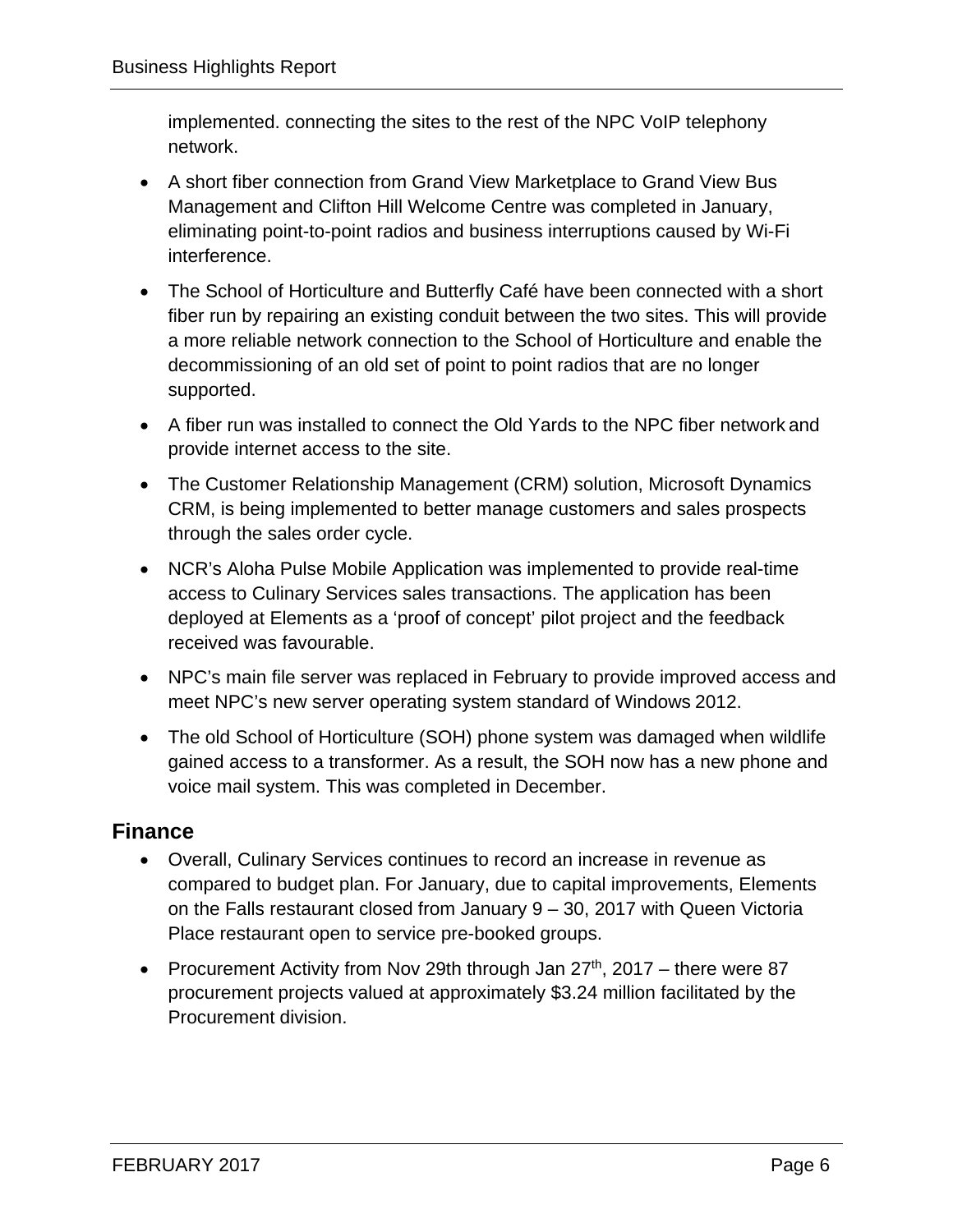## **Products & Services**

- Working through the Ministry, Heritage is now offering brief Skype tours for educators. These short visits are a glimpse of Niagara Parks Commission offerings.
- Culinary Services quick serve Tim Hortons continues to support the Perfect Pairing Promotion and is preparing to launch a new espresso program.
- Elements on the Falls restaurant prepared Valentine's Day feature prix fixe menus.
- A RFT will be issued to procure new carts, club rentals and grass cutting equipment for the 2017 season at Legends and Whirlpool golf courses.
- Legends on the Niagara and Whirlpool golf courses are handling the winter well. To date, there are no issues with regards to the turf. It is anticipated that a standard opening date will occur in early April at both golf courses.
- The Legends on the Niagara winter indoor golf academy is fully operational, providing a full range of services seven days a week. Services include indoor practice combined with coaching utilizing the swing analysis recorders. The golf simulator is available to rent on an hourly basis with a selection of 30 golf courses to play.



- The NPC Golf All Access program is available for sale to the public in limited quantities. The program features 20 or 50 round packages with additional incentives to play at NPC golf courses.
	- The Niagara's Fury attraction completed its annual shut down for maintenance and repairs, re-opening in early February.
	- To date, the total number of trees removed from January December 2016 is 2,156, of which 1,563 trees were Ash trees. The balance consisted of dead or hazardous trees.

The additional crew to the Forestry department provides for two distinct teams:

- o Removal and Project team: This team will be responsible for the majority of tree removals throughout the NPC. At this time, they are focused on the Emerald Ash Borer removals.
- o Pruning and Maintenance team: This team will focus on the management of our living urban forest with emphasis on structural pruning for safety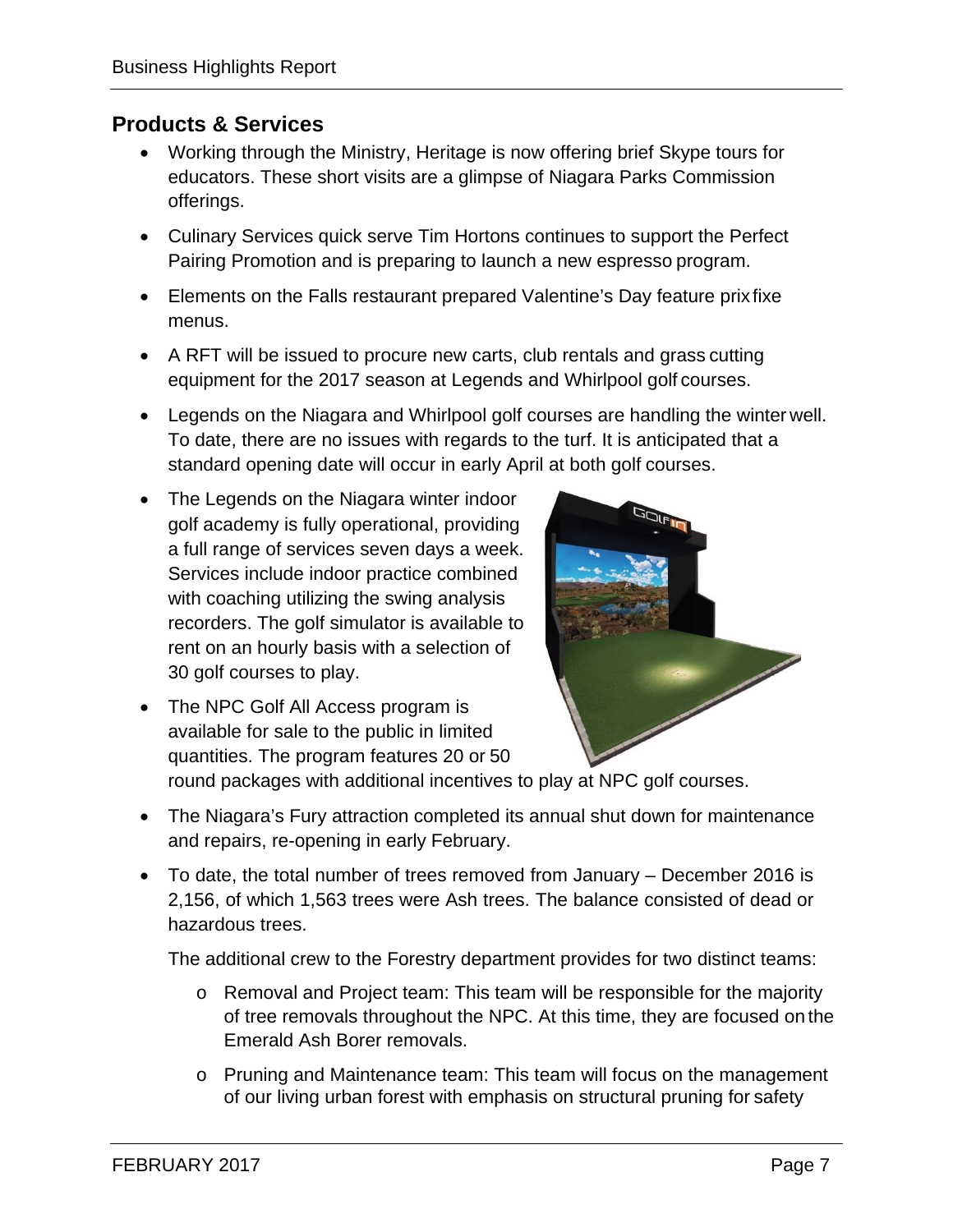starting in the highest trafficked areas of the park and the pruning for health and esthetics of our trees.

- Winter maintenance continues throughout the Parks. As well, Forestry staff have commenced pruning for hazards and equipment clearances in the Queenston Heights Park area.
- The Canadian Raptor Conservancy was the successful proponent to the "Live Raptor Bird" display which will complement the ROM Northern Owl Exhibit set to launch February 13, 2017. The live birds and demonstrations are scheduled for Saturdays and key holiday dates starting Family Day weekend through to April 23, 2017.
- A complete inventory of all corporate policies and departmental policies has been undertaken. Work has begun on a new policy framework, providing more guidance on policy content and creation.

## **Image**

- In honour of Heritage Month and to support our coworkers at Table Rock, staff will be on hand at Table Rock through the long weekend of February, March Break and Easter. NPC will be commemorating all things Canada.
- Culinary Services with Wedding and Social Sales hosted the 3<sup>rd</sup> annual NPC Wedding Show at Legends on the Niagara on January 28, 2017.



- Wedding and Social Sales with Marketing produced a new Wedding booklet highlighting NPC's Wedding Ceremony and Receptions Venues. The book represents a new and refreshed look for Niagara Parks Wedding locations
- Wedding and Social Sales attended the Niagara Spring Wedding Show in January in St. Catharines.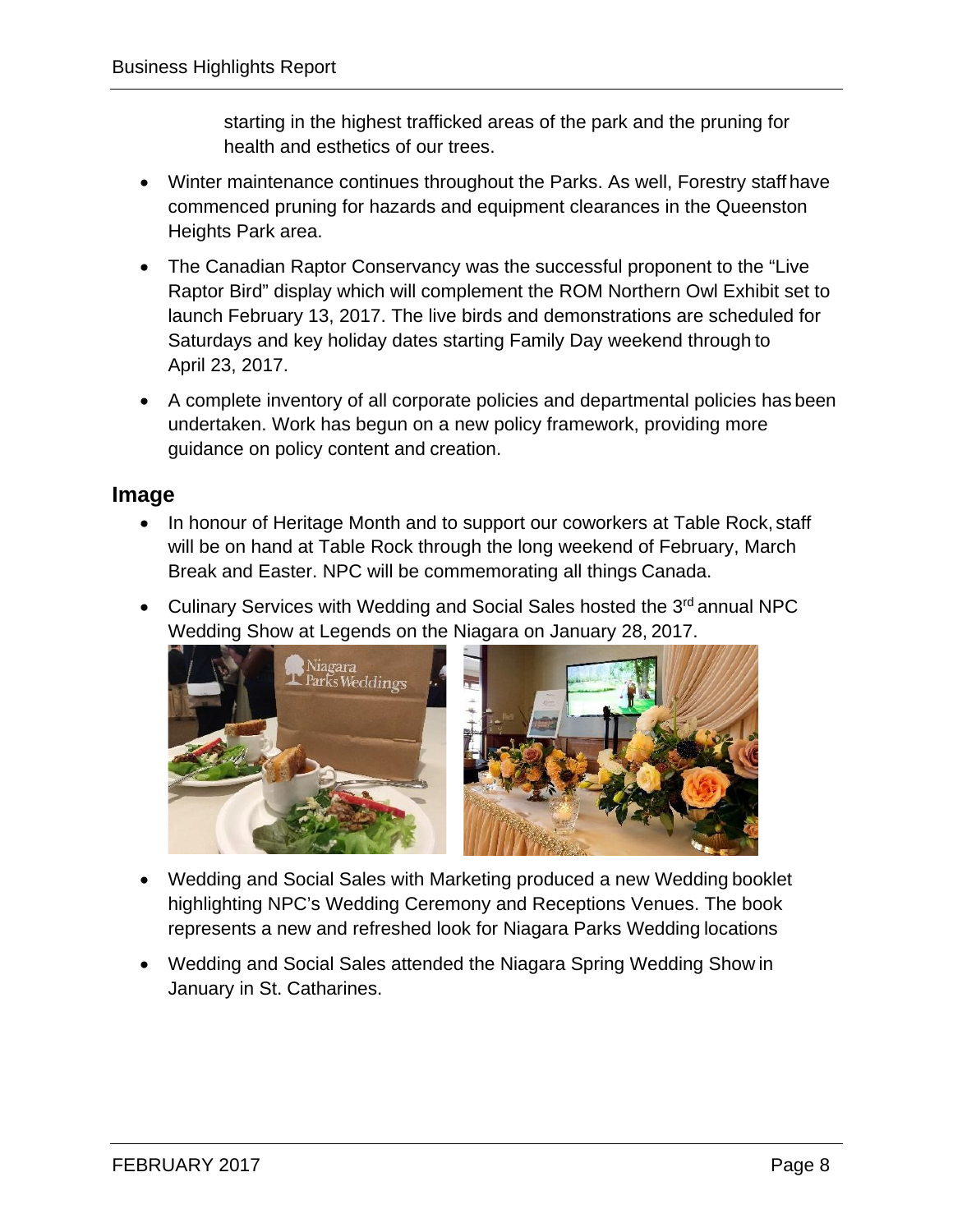• Elements on the Falls restaurant installed a new wheelchair ramp and relocated side stands for improved customer service and better sight lines to view theFalls.



- On January 3, 2017, Warner Cable News visited the Butterfly Conservatory to film a Promotional Travel Segment for New York State. New Yorkers were invited to travel north to the Conservatory's tropical paradise.
- The Botanical Gardens staff hosted a group of international students from the Hokkai Gakeun Sapporo High School, Japan on December 12, 2016. The purpose of the visit was based upon the groups interests specific to the ecological importance of the Butterfly Conservatory and the mission of the School of Horticulture. Teams toured the group through the operation as well as provided a presentation about the School.
- The School of Horticulture students came second place after participating inthe "Come Alive Outside" Design Challenge supported by Landscape Ontario in October 2016. This community based program working with student ages is a significant contributor to the promotion of the School of Horticulture program.
- NPC Staff and students participated in the Industry Trade Show and Congress for Landscape Ontario on January 9-11, 2017. To further promote the school in an increasingly competitive market, the School of Horticulture for the first time constructed a planted exhibit within the tradeshow.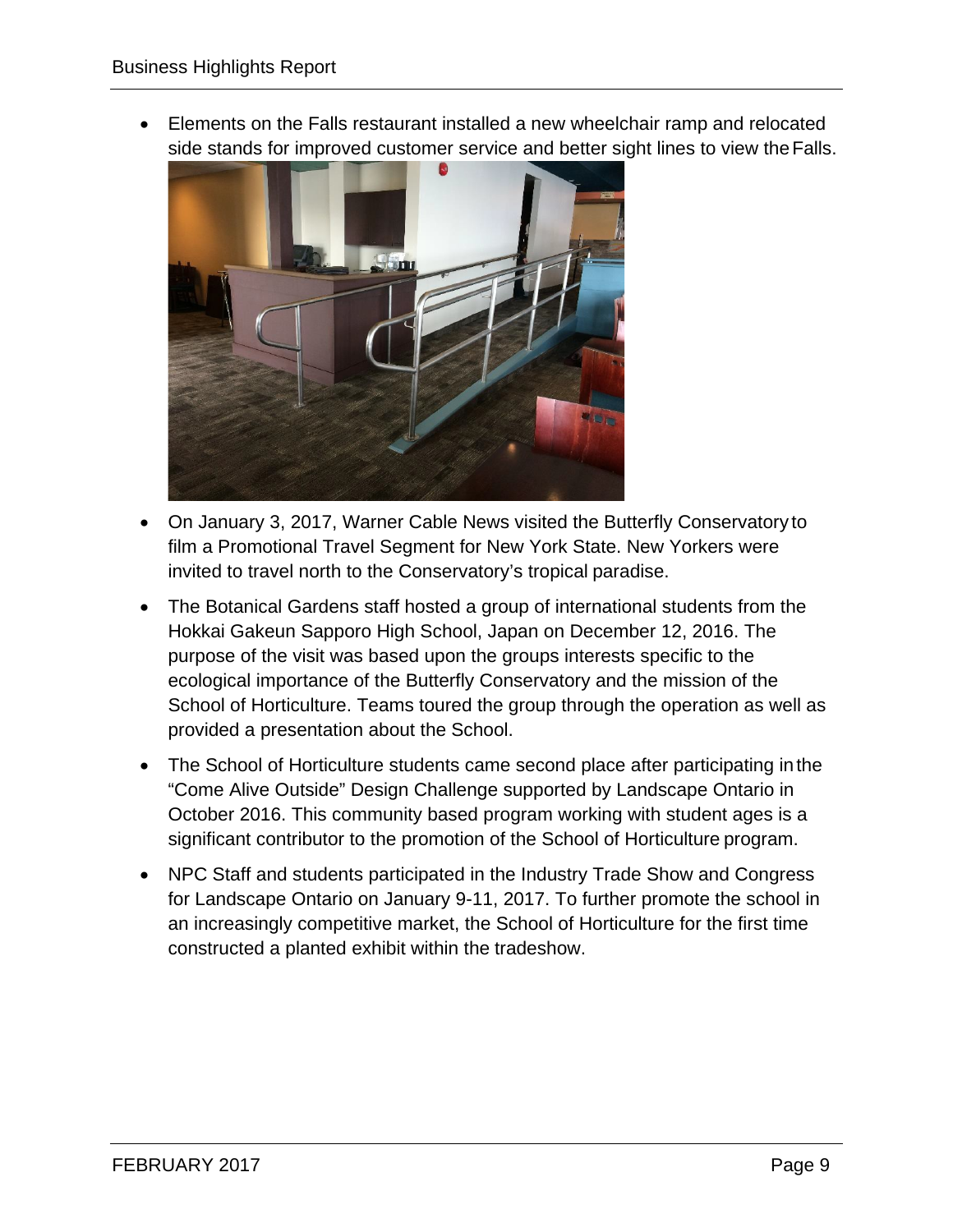The design and construction were the results of academic and applied course projects.

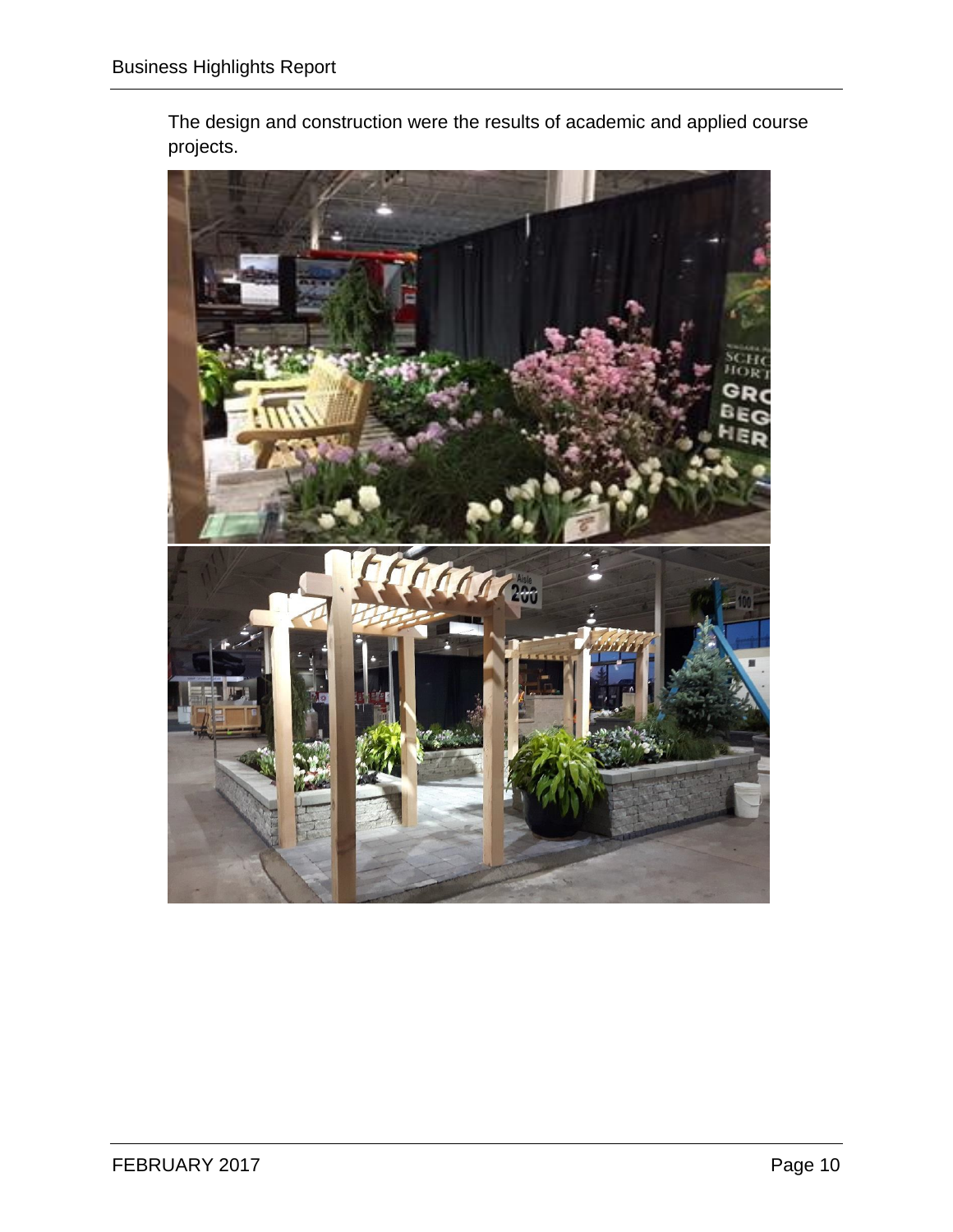# **Appendix A**

December 16, 2016 – February 16, 2017

#### **Media Releases**

- November 23 Experience the Holiday Traditions of the Past at Niagara Parks Heritage Sites
- November 23 Holiday Events at Niagara Parks Heritage Sites
- November 23 Falls Illumination Unveiling Ceremony Announced
- November 25 New Year's Eve Announcement
- November 28 Legends on the Niagara Winter Golf Academy
- December 22 Winter Holiday Activities
- December 28 New Year's Eve Road Closures
- January 4 Niagara Parks Update on Investment and Development Opportunity for NPC's Marina at Miller's Creek
- January 4 NPC to Undertake Annual Attractions Maintenance
- January 10 Niagara Parks to Undergo Water main Project
- January 11 Movie Nights Return to Old Fort Erie
- January 11 Auction of Lost and Unclaimed Goods
- January 12 Niagara Parks to Host Annual Wedding Open House
- January 16 Niagara Parks Floral Showhouse Unveils Spring Display

#### **VIP Tours**

• December 12 - Niagara Parks hosted 35 high school students from Sapporo, Japan, who were in Niagara to complete a Brock University Customized English Language Program – with a focus on tourism. While in Canada, the students had been working on presentations on the tourism offerings/events and activities in their home community and wished to make a presentation to NPC representatives, as well as learn more about the operations of Niagara Parks, the Butterfly Conservatory and NPC's School of Horticulture. Following a tour of NPC's Butterfly Conservatory, the students met with NPC representatives to learn more about the Conservatory, the School of Horticulture and the Commission, prior to sharing their own presentations on the tourism offerings of Sapporo, Japan.